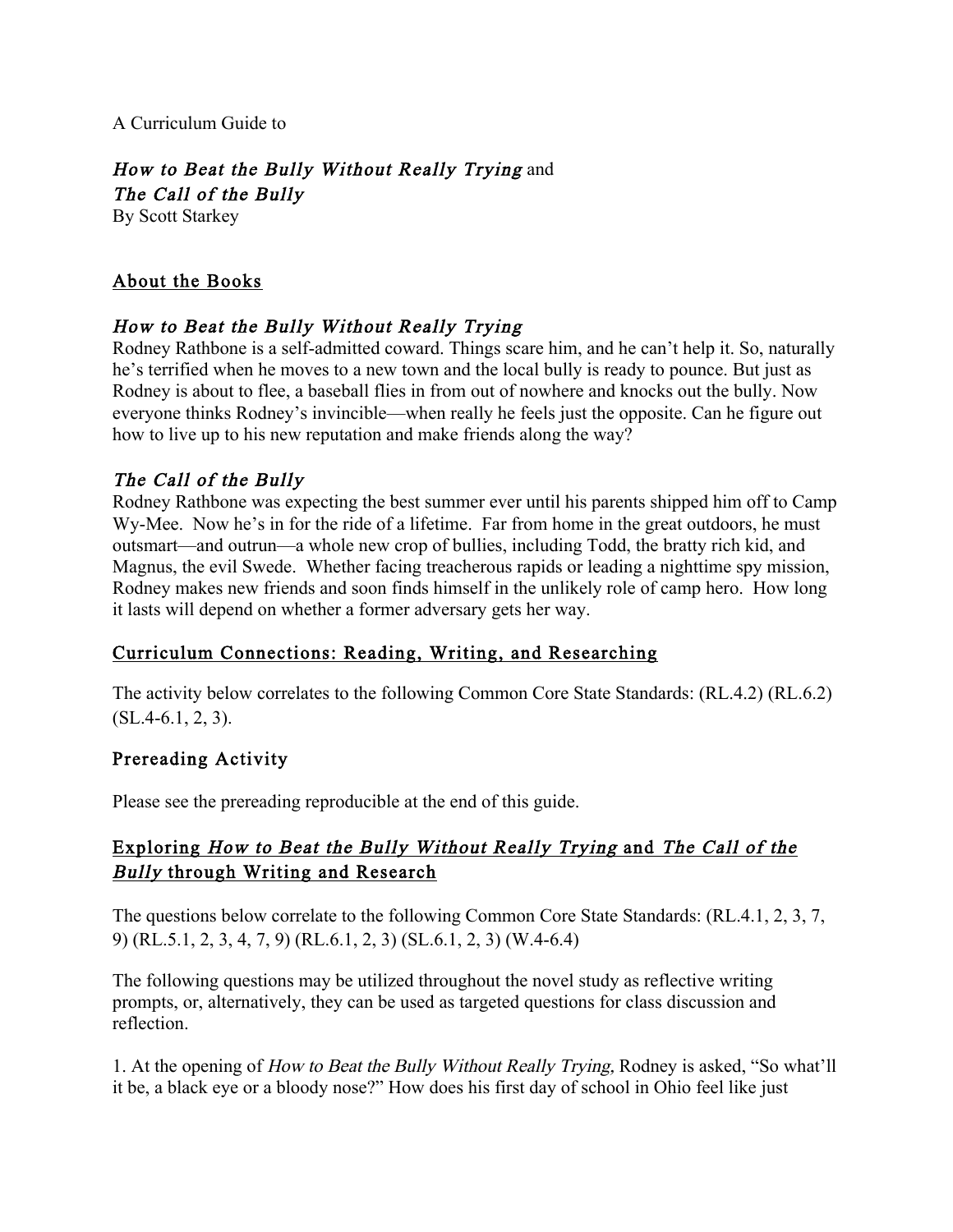another day to him? Based on your personal experience, do you think it's common for bullies to target new kids? Why or why not?

2. Describe Rodney. What makes him a dynamic person? Is he the type of friend you would want? Why or why not?

3. Rodney states, "Looking back on it now, I can't believe I made it through that first day. Heck, I can't believe I survived all the way to graduation. It's a pretty amazing story to tell. Adults will say I'm exaggerating, but I don't blame them. Even I have a hard time believing what happened to me this year!" Think about Rodney's story—do you think he might be exaggerating? If so, why would he be? Explain your position.

4. Why do Rodney's teachers seem to dislike him so much? Do you think they have a legitimate reason to feel that way? Why or why not?

5. Rodney has a gift of finding ways to turn bad situations to his advantage. How is he able to accomplish this? What are some specific examples from the books you liked best?

6. In How to Beat the Bully Without Really Trying, after Rodney dumps his popcorn and coke on Jessica while watching a horror movie, Jessica angrily declares to Rodney, "You were afraid? I thought the great Rodney Rathbone wasn't afraid of anything." Do you believe Jessica had a reason to be upset? In what ways has Rodney's bravery act backfired?

7. Consider Rodney's great-aunt Evelyn. How do her gifts to Rodney ultimately help him foil a couple of the problems he faces at school? Did you find the rest of Rodney's family to be supportive of him? In what ways do they offer solutions to his bullying problem?

8. Consider both novels' cover art. In what ways are the images represented symbolic for the events that transpire throughout the course of the books?

9. Describe Josh, Toby, Todd, and Magnus. What do these boys have in common? In your opinion, why do they act the way they do? Did you witness any growth by any of these characters?

10. In How to Beat the Bully Without Really Trying, what are the most impressive obstacles Rodney overcomes? Which of these hurdles did you like best? Why?

11. Explain the significance of the titles, How to Beat the Bully Without Really Trying and The Call of the Bully. In your opinion, do they accurately describe the events and relationships portrayed in the book?

12. On their way to camp, Josh tells Rodney, "Yeah, Rathbone, you ain't that tough. I could see you were real scared at graduation. I was a fool all year, thinkin' you were tough. This time nothing's saving you." How does Josh's ominous threat make Rodney feel? How does good fortune once again save Rodney?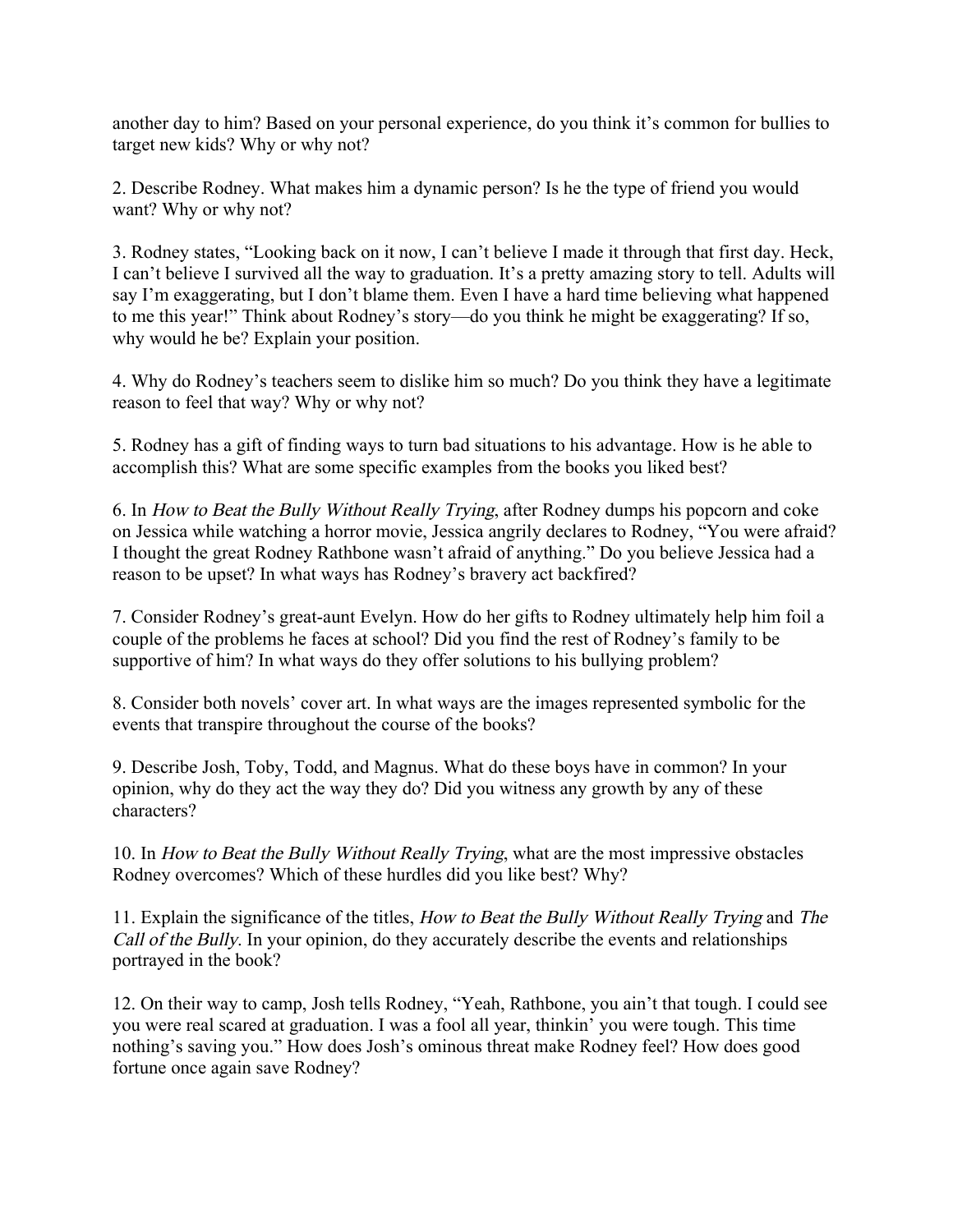13. Consider the cast of characters in the novels: Who did you like the most? The least? For what reason? Of all of the characters, who did you feel was most similar to you due to his/her personality or experiences?

14. Though much of it proves to be challenging, what do you believe Rodney gets out of his experience attending Camp Wy-Mee?

15. How to Beat the Bully Without Really Trying and its companion, The Call of the Bully, are told by Rodney, in first person. How would the stories be different if there were a different narrator telling it? Do you think changing the point of view would make the story better or worse? Why?

16. Using the phrase, "These are stories about . . . ," supply five words to describe How to Beat the Bully Without Really Trying and The Call of the Bully. Explain your choices.

## Extended Writing and Research Prompts

The questions below correlate to the following Common Core State Standards: (RL.4.1, 2, 3) (RL.5.1, 2, 4) (RL.6.1, 2) (W.4-6.4)

1. In How to Beat the Bully Without Really Trying and The Call of the Bully, readers witness all the students mature and grow throughout the course of the novels. Based on your observations, which character do you believe demonstrates the greatest growth? Compose a short persuasive essay offering your position on this issue. While considering your selected character's experiences, use textual evidence to provide specific examples to support your case.

2. In both books, the story focuses on Rodney and his relationships with his friends and family. Consider your most special relationships. What makes these individuals so important? Compose a personal journal entry where you share your thoughts, and be sure to answer the following questions:

- Who are the individuals who mean the most to you?
- Why is that particular relationship so special?
- What's the greatest sacrifice you've made for the people you love?
- In what ways have the changes you've experienced in your life affected those to whom you are closest?

To culminate, ask for volunteers to share their writing with the class.

3. Through the events of both novels, readers are offered great insight about Rodney's point of view. Assume the role of one of the secondary characters from either novel and draft a diary entry, detailing what you experienced and witnessed. To prepare, create an outline using the five Ws (who, what, when, where, and why). Remember to write in first person and give special attention to sensory imagery (what you saw, smelled, heard, etc.).

## Considering How to Beat the Bully Without Really Trying and The Call of the Bully through Literary Elements Analysis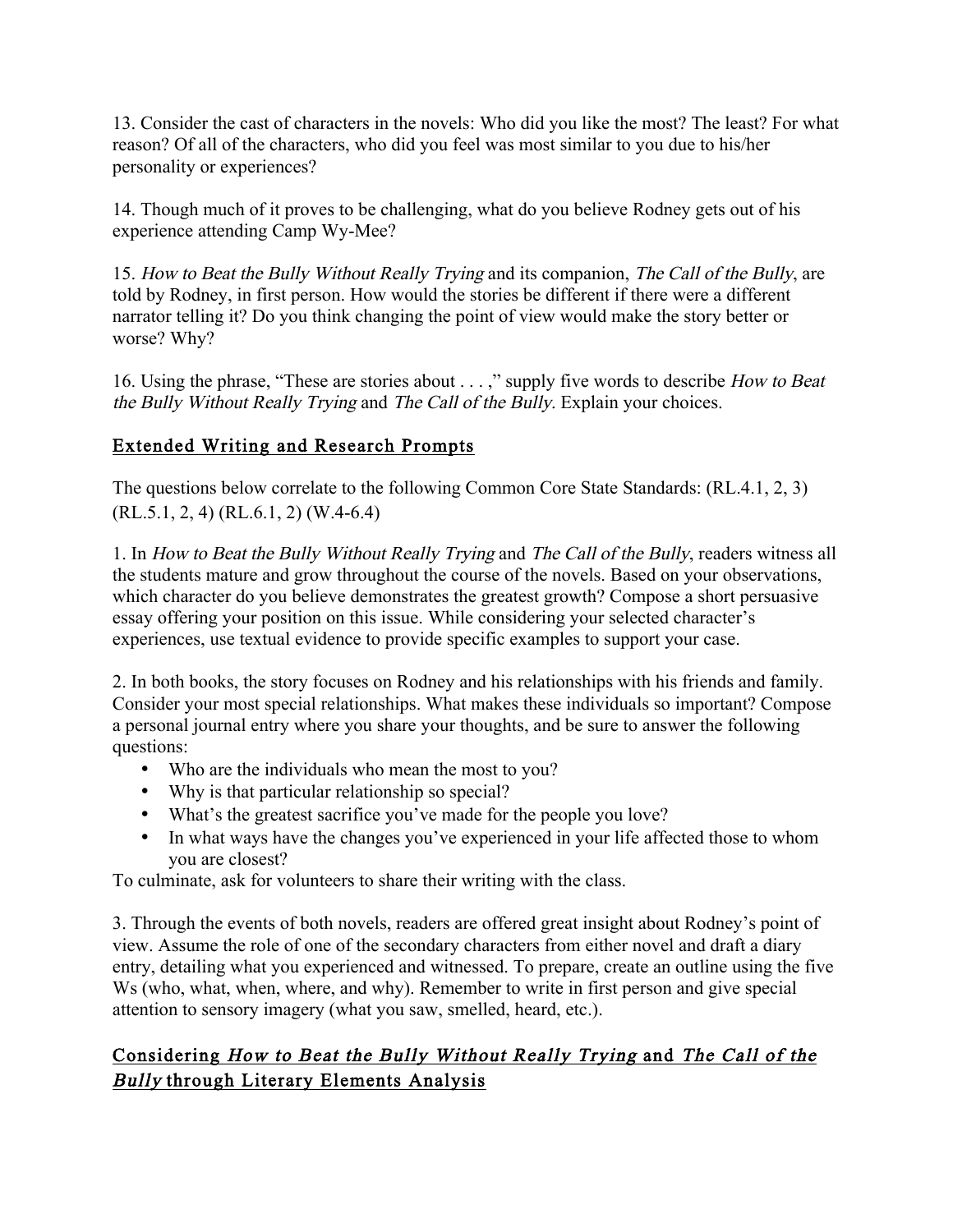The questions and activities below correlate to the following Common Core State Standards:  $(RL.4-6.1, 2, 5, 6)$ 

Use the following activities to allow students to show their understanding of various literary elements in the novel.

## 1. Thematic Connections

Consider the following themes of How to Beat the Bully Without Really Trying and The Call of the Bully: bravery, ingenuity, friendship, and perseverance. Select one of the themes and find examples from the book that help support this theme. Create a sample Life Lesson Chart using the model at: http://www.readwritethink.org/lesson\_images/lesson826/chart.pdf.

## 2. Considering Character

The purpose of this strategy is to help students demonstrate knowledge of a character in either How to Beat the Bully Without Really Trying or The Call of the Bully by following written prompts to complete a poem about the individual. Students can be given the prompts to follow on a worksheet or alternatively, students may create an original slideshow using PowerPoint, Prezi, or Movie Maker.

#### "I AM" POEM

#### FIRST STANZA:

I am (name the character) I wonder about (something the character is actually curious about) I hear (an imaginary sound the character might hear) I see (an imaginary sight the character might see) I want (something the character truly desires) SECOND STANZA: I pretend (something the character actually pretends to do) I feel (a feeling about something imaginary) I touch (an imaginary touch) I worry about (something that really bothers the character) I cry because (something that makes the character very sad) I am (the first line of the poem repeated) THIRD STANZA:

I understand (something the character knows is true) I say (something that the character believes in) I dream about (something the character might actually dream about) I try (something the character makes an effort to do) I hope (something the character actually hopes for) I am (the first line of the poem repeated)

#### BIOPOEM:

Line 1: First name Line 2: Three traits that describe the character Line 3: Relative of  $\qquad \qquad$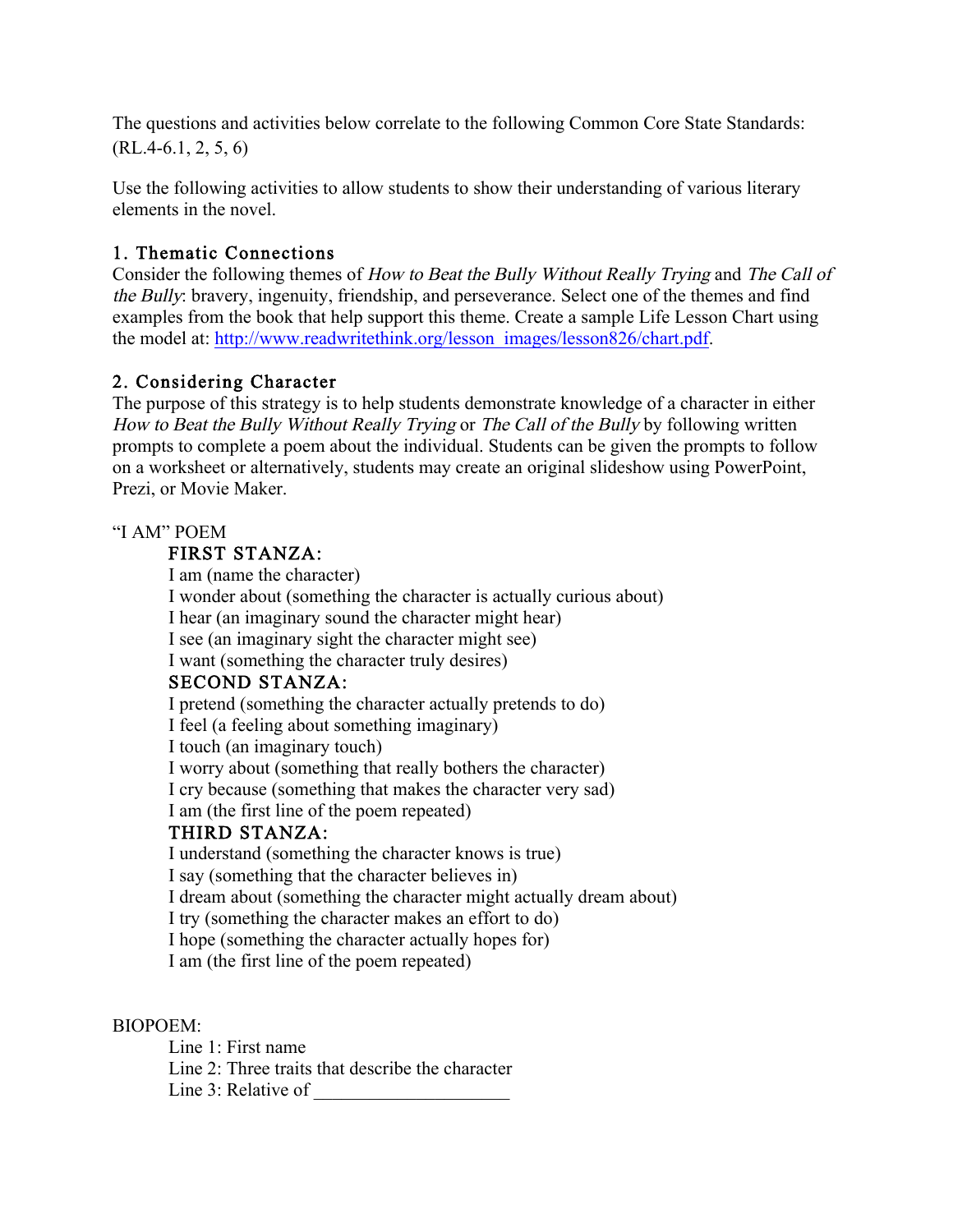| Line 4: Lover of              | (three things) |
|-------------------------------|----------------|
| Line 5: Who feels             | (three things) |
| Line 6: Who needs             | (three things) |
| Line 7: Who fears             | (three things) |
| Line 8: Who gives             | (three things) |
| Line 9: Who would like to see | (three things) |
| Line 10: Resident of          |                |
| Line 11: Last name            |                |

3. Select a favorite character from How to Beat the Bully Without Really Trying or The Call of the Bully and create a character analysis T-shirt. Identify the literary elements used by the author to describe the character, and then create a visual representation of the character traits. The front of the shirt must include the book title, author's name, and the character's name, picture, and description. The right sleeve must list the character's strength and the left sleeve should list the character's weaknesses. List internal and external conflicts, figurative language, and the story's climax on the back of the T-shirt.

4. Working with others, create a character trait silhouette about your favorite or least favorite character in How to Beat the Bully Without Really Trying and The Call of the Bully. Begin by tracing an appropriately sized member of the group onto butcher paper. The silhouette must be "life size." The traced silhouette should reflect physical traits of the character, so modify as you draw. Next, cut out the silhouette and include ten values from your list. These need to be the most important traits of your character. For each trait, a quote that supports the description needs to be included. Inside the silhouette, include symbols which represent your character's interests, personality, beliefs, skills, or profession.

5. Character "To Do" List: Remind students that, like us, literary characters have tasks they need to complete. Have students select a character of their choice and create a list of the most important tasks at hand for that character with explanations as to why those tasks are so necessary.

This guide was created by Dr. Rose Brock, a teacher and school librarian in Coppell, Texas. Dr. Brock holds a Ph.D. in Library Science, specializing in children's and young adult literature.

This guide, written to align with the Common Core State Standards (www.corestandards.org) has been provided by Simon & Schuster for classroom, library, and reading group use. It may be reproduced in its entirety or excerpted for these purposes.